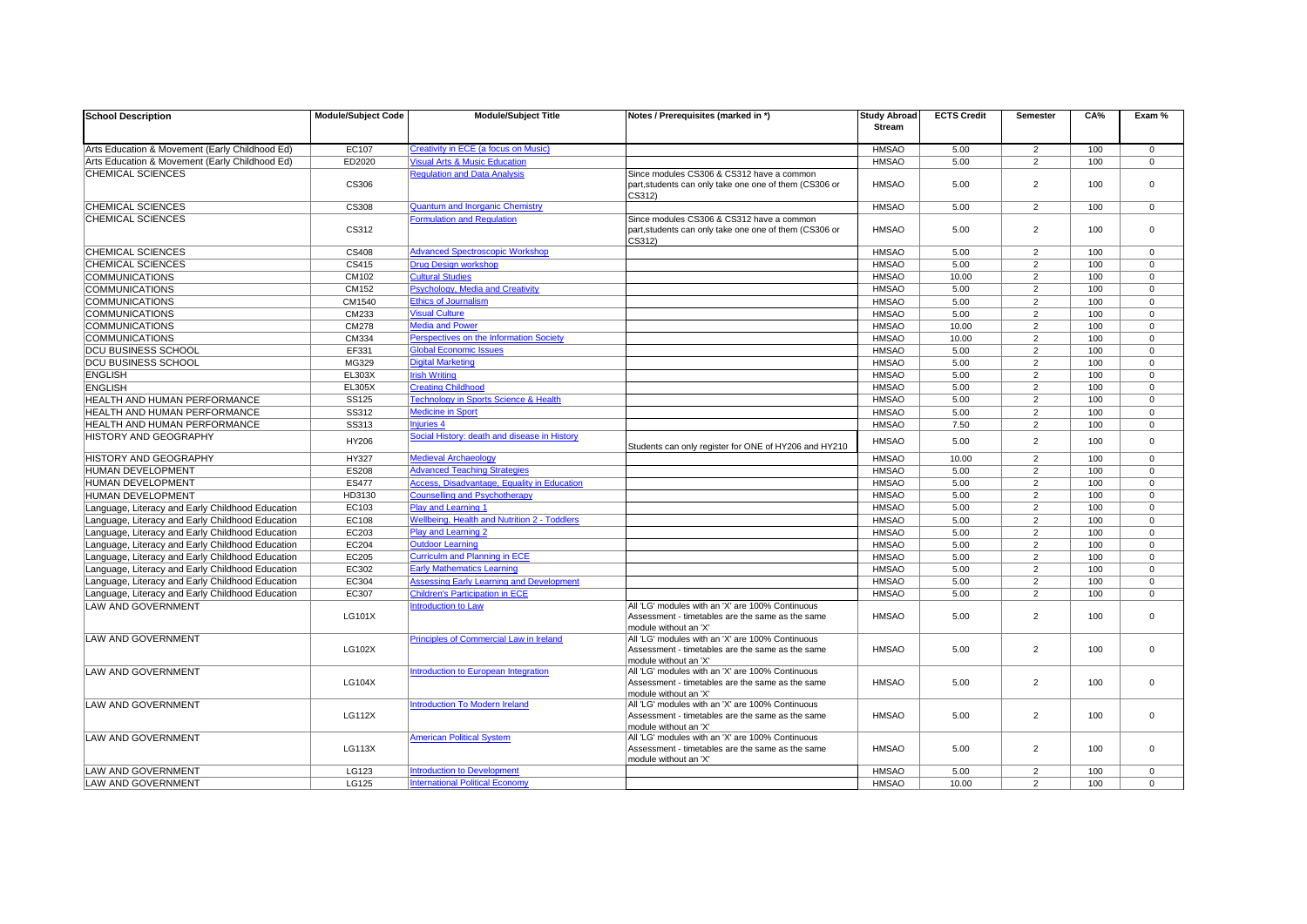| <b>School Description</b>                   | <b>Module/Subject Code</b> | <b>Module/Subject Title</b>                                                        | Notes / Prerequisites (marked in *)                                                                  | <b>Study Abroad</b> | <b>ECTS Credit</b> | <b>Semester</b> | CA% | Exam %         |
|---------------------------------------------|----------------------------|------------------------------------------------------------------------------------|------------------------------------------------------------------------------------------------------|---------------------|--------------------|-----------------|-----|----------------|
|                                             |                            |                                                                                    |                                                                                                      | <b>Stream</b>       |                    |                 |     |                |
| LAW AND GOVERNMENT                          |                            | <b>Advanced Criminal Law</b>                                                       | All 'LG' modules with an 'X' are 100% Continuous                                                     |                     |                    |                 |     |                |
|                                             | <b>LG130X</b>              |                                                                                    | Assessment - timetables are the same as the same                                                     | <b>HMSAO</b>        | 5.00               | $\overline{2}$  | 100 | $\Omega$       |
|                                             |                            |                                                                                    | module without an 'X'                                                                                |                     |                    |                 |     |                |
| <b>LAW AND GOVERNMENT</b>                   | LG134                      | <b>Public International Law</b>                                                    |                                                                                                      | <b>HMSAO</b>        | 5.00               | $\overline{2}$  | 100 | $\Omega$       |
| LAW AND GOVERNMENT                          |                            | <b>Foundations of Company Law</b>                                                  | All 'LG' modules with an 'X' are 100% Continuous                                                     |                     |                    |                 |     |                |
|                                             | <b>LG201X</b>              |                                                                                    | Assessment - timetables are the same as the same                                                     | <b>HMSAO</b>        | 5.00               | $\overline{2}$  | 100 | $\Omega$       |
|                                             |                            |                                                                                    | module without an 'X'<br>All 'LG' modules with an 'X' are 100% Continuous                            |                     |                    |                 |     |                |
| <b>LAW AND GOVERNMENT</b>                   | <b>LG211X</b>              | America and the Wider World                                                        | Assessment - timetables are the same as the same                                                     | <b>HMSAO</b>        | 5.00               | $\overline{2}$  | 100 | $\Omega$       |
|                                             |                            |                                                                                    | module without an 'X'                                                                                |                     |                    |                 |     |                |
| LAW AND GOVERNMENT                          |                            | <b>Equality and Discrimination Law</b>                                             | All 'LG' modules with an 'X' are 100% Continuous                                                     |                     |                    |                 |     |                |
|                                             | <b>LG222X</b>              |                                                                                    | Assessment - timetables are the same as the same                                                     | <b>HMSAO</b>        | 5.00               | $\overline{2}$  | 100 | $\Omega$       |
|                                             |                            |                                                                                    | module without an 'X'                                                                                |                     |                    |                 |     |                |
| <b>LAW AND GOVERNMENT</b>                   |                            | <b>Advanced Torts</b>                                                              | All 'LG' modules with an 'X' are 100% Continuous                                                     |                     |                    |                 |     |                |
|                                             | <b>LG225X</b>              |                                                                                    | Assessment - timetables are the same as the same                                                     | <b>HMSAO</b>        | 5.00               | $\overline{2}$  | 100 | $\Omega$       |
|                                             |                            |                                                                                    | module without an 'X'                                                                                |                     |                    |                 |     |                |
| <b>LAW AND GOVERNMENT</b>                   | LG232                      | <b>Russia and the Former Soviet Space</b>                                          |                                                                                                      | <b>HMSAO</b>        | 5.00               | $\overline{2}$  | 100 | $\overline{0}$ |
| LAW AND GOVERNMENT                          | LG302X                     | <b>Comparative European Politics</b>                                               | All 'LG' modules with an 'X' are 100% Continuous<br>Assessment - timetables are the same as the same | <b>HMSAO</b>        | 5.00               | $\overline{2}$  | 100 | $\Omega$       |
|                                             |                            |                                                                                    | module without an 'X'                                                                                |                     |                    |                 |     |                |
| <b>LAW AND GOVERNMENT</b>                   | LG320                      | Contemp. Politics of the M. East & N. Africa                                       |                                                                                                      | <b>HMSAO</b>        | 5.00               | $\overline{2}$  | 100 | $\Omega$       |
| <b>LAW AND GOVERNMENT</b>                   |                            | Key Issues in International Relations                                              | All 'LG' modules with an 'X' are 100% Continuous                                                     |                     |                    |                 |     |                |
|                                             | LG329X                     |                                                                                    | Assessment - timetables are the same as the same                                                     | <b>HMSAO</b>        | 10.00              | $\overline{2}$  | 100 | $\Omega$       |
|                                             |                            |                                                                                    | module without an 'X'                                                                                |                     |                    |                 |     |                |
| LAW AND GOVERNMENT                          |                            | <b>Issues in American Politics</b>                                                 | All 'LG' modules with an 'X' are 100% Continuous                                                     |                     |                    |                 |     |                |
|                                             | LG331X                     |                                                                                    | Assessment - timetables are the same as the same                                                     | <b>HMSAO</b>        | 5.00               | $\overline{2}$  | 100 | $\Omega$       |
| <b>LAW AND GOVERNMENT</b>                   |                            |                                                                                    | module without an 'X'                                                                                |                     |                    |                 |     |                |
|                                             | LG343X                     | <b>Political Terrorism</b>                                                         | All 'LG' modules with an 'X' are 100% Continuous                                                     | <b>HMSAO</b>        | 5.00               |                 |     | $\Omega$       |
|                                             |                            |                                                                                    | Assessment - timetables are the same as the same<br>module without an 'X'                            |                     |                    | $\overline{2}$  | 100 |                |
| LAW AND GOVERNMENT                          |                            | <b>Issues in European Integration</b>                                              | All 'LG' modules with an 'X' are 100% Continuous                                                     | <b>HMSAO</b>        |                    |                 |     |                |
|                                             | <b>LG345X</b>              |                                                                                    | Assessment - timetables are the same as the same                                                     |                     | 5.00               | 2               | 100 |                |
|                                             |                            |                                                                                    | module without an 'X'                                                                                |                     |                    |                 |     |                |
| LAW AND GOVERNMENT                          | LG349                      | Jurisprudence II                                                                   |                                                                                                      | <b>HMSAO</b>        | 5.00               | $2^{\circ}$     | 100 | $\Omega$       |
| LAW AND GOVERNMENT                          | LG358                      | <b>Advanced European Union Law</b>                                                 |                                                                                                      | <b>HMSAO</b>        | 5.00               | $\overline{2}$  | 100 | $\mathbf 0$    |
| LAW AND GOVERNMENT                          |                            | <b>Advanced European Union Law</b>                                                 | All 'LG' modules with an 'X' are 100% Continuous                                                     |                     |                    | $\overline{2}$  |     | $\Omega$       |
|                                             | <b>LG358X</b>              |                                                                                    | Assessment - timetables are the same as the same                                                     | <b>HMSAO</b>        | 5.00               |                 | 100 |                |
|                                             |                            |                                                                                    | module without an 'X'                                                                                |                     |                    |                 |     |                |
| LAW AND GOVERNMENT                          | LG359                      | <b>Western Political Thought</b>                                                   |                                                                                                      | <b>HMSAO</b>        | 5.00               | $2^{\circ}$     | 100 | $\Omega$       |
| LAW AND GOVERNMENT                          | LG365                      | <b>Contemporary India</b>                                                          |                                                                                                      | <b>HMSAO</b>        | 5.00               | $\overline{2}$  | 100 | $\overline{0}$ |
| <b>NURSING</b>                              | <b>NS272A</b>              | <b>Culture, Health and Illness</b>                                                 |                                                                                                      | <b>HMSAO</b>        | 5.00               | $\overline{2}$  | 100 | $\Omega$       |
| NURSING                                     | <b>NS326</b>               | <b>Working for Inclusion</b>                                                       |                                                                                                      | <b>HMSAO</b>        | 5.00               | $2^{\circ}$     | 100 | - 0            |
| NURSING                                     | <b>NS347</b>               | <b>Comparative Health Systems</b>                                                  |                                                                                                      | <b>HMSAO</b>        | 5.00               | $\overline{2}$  | 100 | $\overline{0}$ |
| Policy & Professional Practice in Education | <b>ES116</b>               | Citizenship, Diversity and Inclusion                                               |                                                                                                      | <b>HMSAO</b>        | 5.00               | $\overline{2}$  | 100 | $\Omega$       |
| Policy & Professional Practice in Education | <b>ES476</b>               | <b>Curriculum Development and Evaluation</b>                                       | Available to Masters Level students only                                                             | <b>HMSAO</b>        | 5.00               | $\overline{2}$  | 100 | $\overline{0}$ |
| Policy & Professional Practice in Education | <b>ES556</b>               | <b>Philosophy of Education</b>                                                     |                                                                                                      | <b>HMSAO</b>        | 5.00               | $\overline{2}$  | 100 | $\overline{0}$ |
| SALIS                                       | <b>EN332</b>               | Anglo-Irish Lit.1: The Novel and Short Story                                       |                                                                                                      | <b>HMSAO</b>        | 5.00               | $\overline{2}$  | 100 | $\Omega$       |
| <b>SALIS</b>                                | FR262                      | <b>French for International Business 2</b>                                         |                                                                                                      | <b>HMSAO</b>        | 5.00               | $\overline{2}$  | 100 | $\Omega$       |
| SALIS                                       | <b>FR268</b>               | French Language 6 (Ex Intermediate)                                                |                                                                                                      | <b>HMSAO</b>        | 5.00               | $\overline{2}$  | 100 | $\overline{0}$ |
| SALIS                                       | FR306                      | <b>French Intermediate Oral Skills</b><br><b>French Business and Society</b>       |                                                                                                      | <b>HMSAO</b>        | 5.00               | $\overline{2}$  | 100 | $\Omega$       |
| <b>SALIS</b>                                | <b>FR488</b>               |                                                                                    |                                                                                                      | <b>HMSAO</b>        | 5.00               | $\overline{2}$  | 100 | $\Omega$       |
| SALIS                                       | GE140                      | German Language 4 (Intermediate)                                                   |                                                                                                      | <b>HMSAO</b>        | 5.00               | $\overline{2}$  | 100 | $\Omega$       |
| SALIS                                       | GE268                      | German Language 6 (Ex Intermediate)<br><b>German Intermediate Oral Skills</b>      |                                                                                                      | <b>HMSAO</b>        | 5.00               | $2^{\circ}$     | 100 | - 0            |
| <b>SALIS</b>                                | GE306                      |                                                                                    |                                                                                                      | <b>HMSAO</b>        | 5.00               | $\overline{2}$  | 100 | $\overline{0}$ |
| SALIS                                       | GE368                      | German Language 8 (Intermediate)                                                   |                                                                                                      | <b>HMSAO</b>        | 5.00               | $\overline{2}$  | 100 | $\Omega$       |
| <b>SALIS</b>                                | GE488                      | <b>German Business and Society</b><br>Japanese Listening and Speaking Skills (Beg) |                                                                                                      | <b>HMSAO</b>        | 5.00               | $\overline{2}$  | 100 | $\Omega$       |
| SALIS                                       | <b>JA109</b>               |                                                                                    |                                                                                                      | <b>HMSAO</b>        | 5.00               | $\overline{2}$  | 100 | $\overline{0}$ |